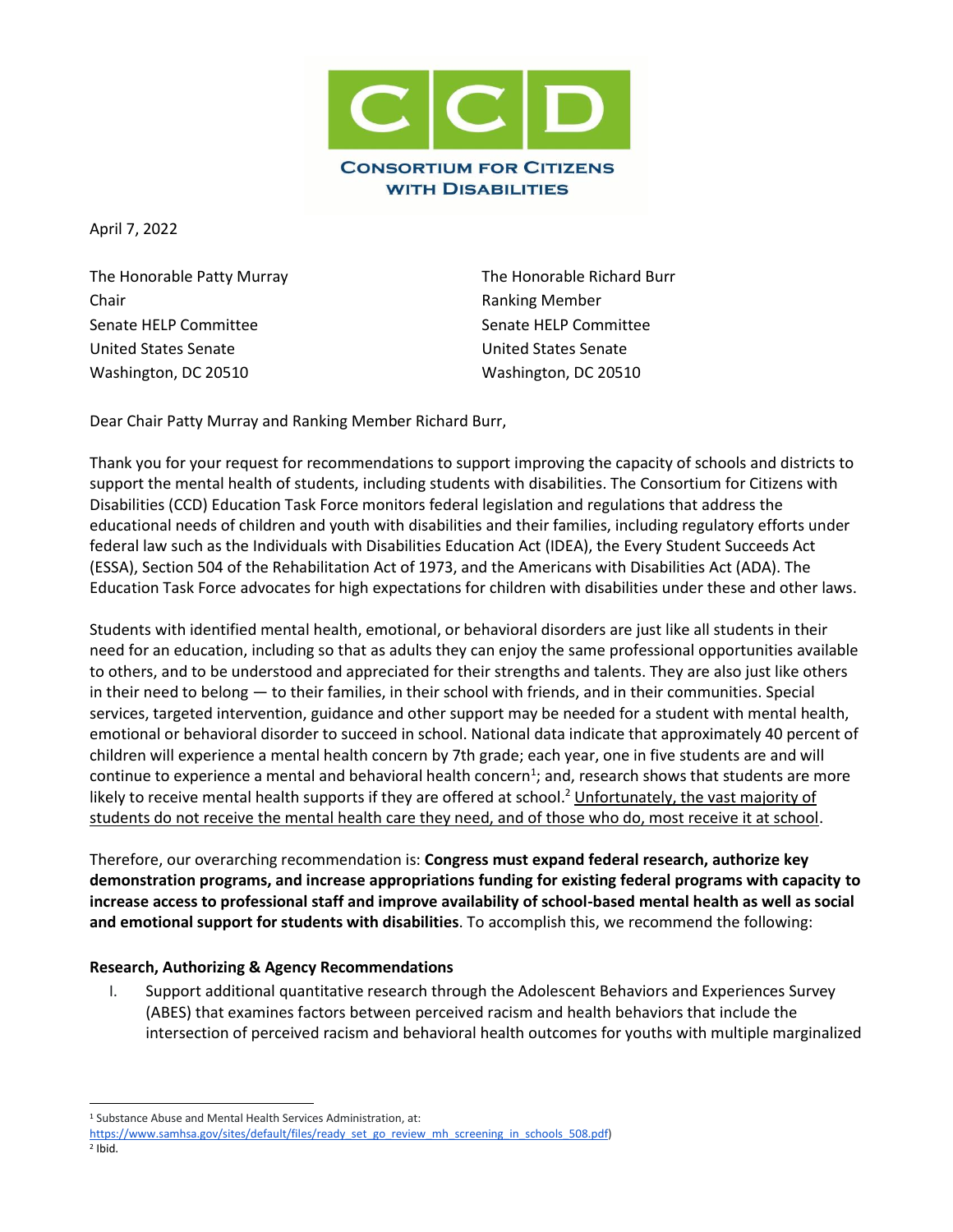identities (e.g., youths with disabilities). $3$ 

- II. Require the Centers for Medicare & Medicaid Services (CMS) to update school-based Medicaid Technical Assistance and Administrative Claiming guides to increase access to Medicaid services for eligible students with disabilities.
- III. Direct CMS to review the early and periodic screening, diagnostic, and treatment (EPSDT) requirements to assure they are being implemented to support access to prevention, early intervention, and developmentally appropriate services.
- IV. Direct CMS to issue guidance on best practices associated with the EPSDT.
- V. Formally authorize the Mental Health Service Professionals Demonstration Grant and the School Based Mental Health Services Grant Program housed within the Office of Safe and Supportive Schools.
- VI. Establish a technical assistance center within the U.S. Department of Education to improve the provision of school-based health services on issues including Medicaid reimbursement, workload/caseload management, and use of telepractice services.

## **Fiscal Year 2023 Funding Recommendations**

- I. Increase funding to \$3 B for Title II of the Elementary and Secondary Education Act.
- II. Increase funding to \$300 M for Part D: Personnel Preparation under the Individuals with Disabilities Education Act.
- III. Fund the School Based Mental Health Services Professionals and School Based Mental Health Services grants at \$111 million.
- IV. Increase funding for the Full-Service Community Schools program to expand support for the collaboration and of community-based mental health resources for students and families in schools.

During the pandemic symptoms of anxiety, depression, other mental health disorders<sup>4</sup> and emergency department visits for suspected suicide attempts by adolescents<sup>5</sup> all increased to such an alarming extent that the American Academy of Pediatrics, the Children's Hospital Association, and the American Academy of Child and Adolescent Psychiatry declared a national state of emergency in children's mental health in fall 2021<sup>6</sup>, followed by the December 2021 U.S. Surgeon General advisory calling for a unified national response to the mental health challenges young people are facing.<sup>7</sup> We also know the pandemic further exacerbated disparities in access and resources for schools that face the highest needs and are hardest to serve. Personnel shortages have directly impacted access to services for students with disabilities, including those requiring specific mental health interventions, supports and services.

Therefore, improving access to school-based mental health and social emotional supports and programs is critical in preventing and identifying — early-on — mental health challenges in children and youth. Involving school staff, families, youth, and community agencies and providers, such as mental health, juvenile justice, and other child- and youth- serving organizations, ensures that schools and communities are developing and implementing a comprehensive approach to promote mental health and link students with effective services and supports.<sup>8</sup> Without well qualified and trained personnel, students requiring these services are at greater risk of missing school, suffering from increased anxiety and/or depression, and facing challenges in maintaining positive interpersonal relationships at school, with friends, and with their family.

<sup>4</sup> U.S. Surgeon General. (December 2021). *Protecting Youth Mental Health: The U.S. Surgeon General's Advisory*. (p. 9). A[t:](https://www.hhs.gov/sites/default/files/surgeon-general-youth-mental-health-advisory.pdf) <https://www.hhs.gov/sites/default/files/surgeon-general-youth-mental-health-advisory.pdf>

<sup>3</sup> As recommended by Centers for Disease Control and Prevention, *Adolescent Behaviors and Experiences Survey – United States*, January–June 2021, Supplement/Vol.71/No.3. (April 1, 2022), At[: https://www.cdc.gov/healthyyouth/data/abes/reports.htm](https://www.cdc.gov/healthyyouth/data/abes/reports.htm)

<sup>5</sup> Yard, E., et al., Emergency Department Visits for Suspected Suicide Attempts Among Persons Aged 12-25 Years Before and During the COVID-19 Pandemic - United States, January 2019-May 2021. MMWR. Morbidity and Mortality Weekly Report, 70(24), 888–894. (2021). At: <https://doi.org/10.15585/mmwr.mm7024e1>

<sup>6</sup> American Academy of Pediatrics, *AAP-AACAP-CHA Declaration of a National Emergency in Child and Adolescent Mental Health*. (October 2021). A[t:](https://www.aap.org/en/advocacy/child-and-adolescent-healthy-mental-development/aap-aacap-cha-declaration-of-a-national-emergency-in-child-and-adolescent-mental-health/) [https://www.aap.org/en/advocacy/child-and-adolescent-healthy-mental-development/aap-aacap-cha-declaration-of-a-national-emergency-in-child](https://www.aap.org/en/advocacy/child-and-adolescent-healthy-mental-development/aap-aacap-cha-declaration-of-a-national-emergency-in-child-and-adolescent-mental-health/)[and-adolescent-mental-health/](https://www.aap.org/en/advocacy/child-and-adolescent-healthy-mental-development/aap-aacap-cha-declaration-of-a-national-emergency-in-child-and-adolescent-mental-health/)

<sup>7</sup> Office of the U.S. Surgeon General. *Protecting Youth Mental Health: The U.S. Surgeon General's Advisory*. (December 2021). A[t:](https://www.hhs.gov/sites/default/files/surgeon-general-youth-mental-health-advisory.pdf) <https://www.hhs.gov/sites/default/files/surgeon-general-youth-mental-health-advisory.pdf>

<sup>8</sup> National Center on Safe and Supportive Learning Environments at[: https://safesupportivelearning.ed.gov/promoting-mental-health](https://safesupportivelearning.ed.gov/promoting-mental-health)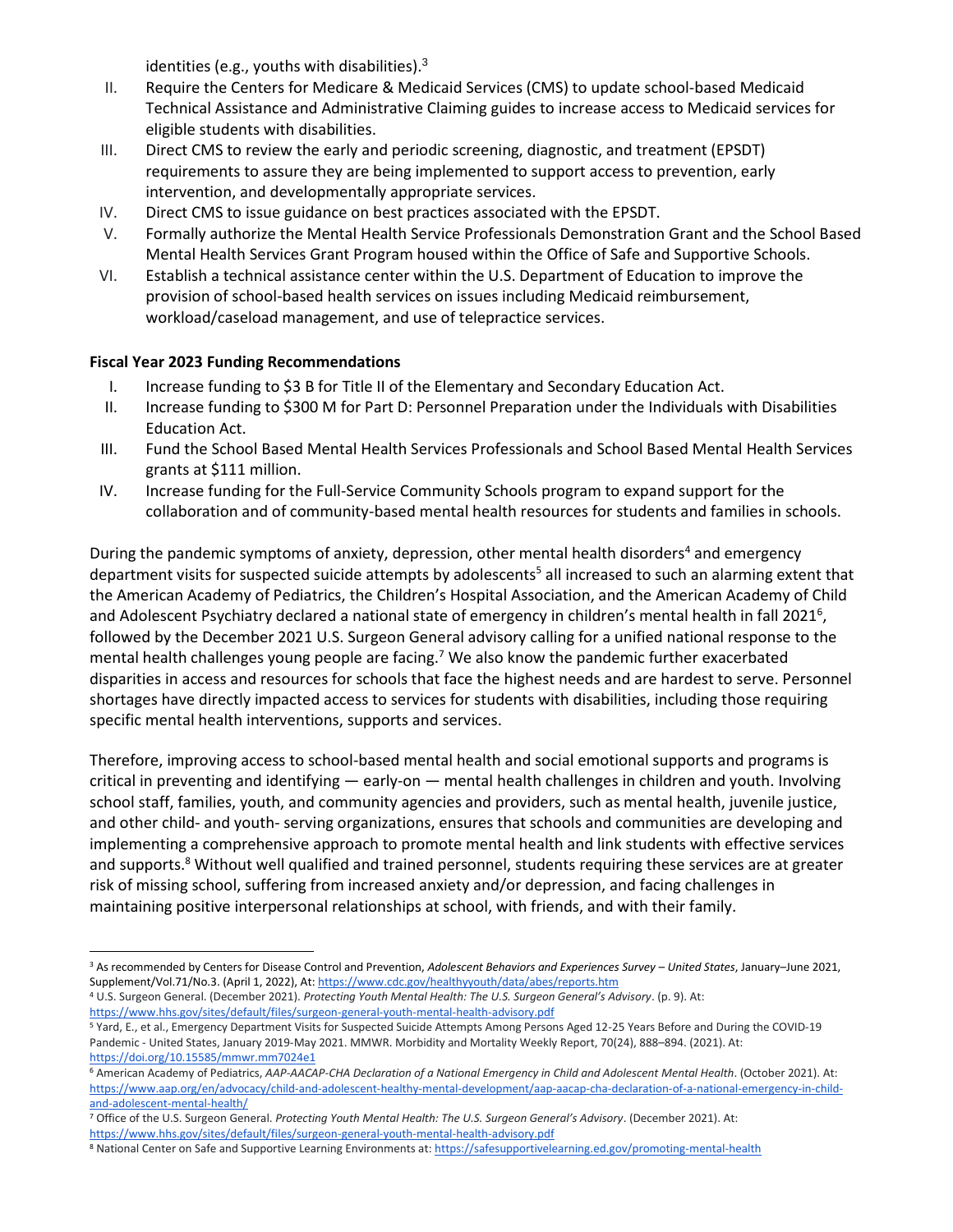Even prior to COVID-19, significant need existed among students for school-based mental health services and schools faced critical shortages of open positions and qualified practitioners, which includes personnel teaching students with disabilities as well as essential school staff such as school counselors, school psychologists, school social workers and other specialized instructional support personnel. The National Association of School Psychologists recommends a ratio of one school psychologist per 500 students. The School Social Work Association of America recommends a ratio of one school social worker per 250 students; yet, national ratios for these and other specialized professions are more than double what is recommended in most schools. Shortages in education and mental health professions have the potential to significantly undermine the availability of high quality services to students with disabilities, their families and schools, and result in negative outcomes for children and the adults educating them.

Students with disabilities are at great risk of experiencing mental health issues. For example, students identified on the Autism spectrum and/or students with Specific Learning Disbabilities are known to experience greater rates of other mental health challenges, including challenges associated with attentiondeficit/hyperactivity disorder (ADHD) and even substance abuse, it is well understood the unique factors of Autism and/or ADHD are believed to contribute to greater suicide risk in these student populations.<sup>9</sup> We also know suicide became the second most common cause of death among children aged 10 to 19 between 2007 to 2016<sup>10</sup> and suicide rates among Black children ages 5 to 11 greatly increased in that same time frame.<sup>11</sup>

In addition to risk factors for students identified with disabilities, data also show that in general, lower socioeconomic status was found to be associated with increased mental health problems in children and adolescents.<sup>12</sup> It is well documented that Medicaid, together with the Children's Health Insurance Program (CHIP), covers half of all children eligible under IDEA. The fact that Medicaid is the third largest federal funding stream for school districts<sup>13</sup> – providing much-needed funding to support school health services which includes mental and behavioral health – only makes the socio-economic data more relevant and our recommendations targeting CMS more pressing.

By implementing our recommendations, Congress can expand federal research, authorize key demonstration programs, and increase appropriations funding for existing federal programs so states and districts can increase access to comprehensive mental and behavioral health services as well as school employed professionals (e.g school psychologists, school social workers, and school counselors). Through these targeted efforts, schools and districts will be better equipped to address severe personnel shortages, infuse evidencebased programs central to delivering high quality professionals into school district/school positions, and support students' social, emotional and mental health needs.

We appreciate your consideration of our recommendations. We look forward to working with you so that students with disabilities have access to the mental health supports and services they need to thrive in school.

Sincerely,

American Association of People with Disabilities American Music Therapy Association American Speech-Language-Hearing Association Association of University Centers on Disabilities

<sup>9</sup> JAMA Pediatrics, *Association of Comorbid Mood and Anxiety Disorders With Autism Spectrum Disorder*, (2019). At: [https://jamanetwork.com/journals/jamapediatrics/fullarticle/2755414#:~:text=Individuals%20with%20ASD%20also%20experience,hyperactivity%20dis](https://jamanetwork.com/journals/jamapediatrics/fullarticle/2755414#:~:text=Individuals%20with%20ASD%20also%20experience,hyperactivity%20disorder%20and%20substance%20abuse.&text=These%20comorbidities%2C%20as%20well%20unique,in%20the%20population%20with%20ASD) [order%20and%20substance%20abuse.&text=These%20comorbidities%2C%20as%20well%20unique,in%20the%20population%20with%20ASD.](https://jamanetwork.com/journals/jamapediatrics/fullarticle/2755414#:~:text=Individuals%20with%20ASD%20also%20experience,hyperactivity%20disorder%20and%20substance%20abuse.&text=These%20comorbidities%2C%20as%20well%20unique,in%20the%20population%20with%20ASD)

<sup>&</sup>lt;sup>10</sup> Centers for Disease Control and Prevention, National Center for Health Statistics, National Vital Statistics System. Recent Increases in Injury Mortality *Among Children and Adolescents Aged 10–19 Years in the United States: 1999–2016*. National Vital Statistics Reports. (2018, June 1). A[t:](https://www.cdc.gov/nchs/data/nvsr/nvsr67/nvsr67_04.pdf) [https://www.cdc.gov/nchs/data/nvsr/nvsr67/nvsr67\\_04.pdf](https://www.cdc.gov/nchs/data/nvsr/nvsr67/nvsr67_04.pdf)

<sup>11</sup> J. Bridge et al. *Age-Related Racial Disparity in Suicide Rates Among US Youths From 2001 Through 2015*, JAMA Pediatrics, 172(7):697–699. (2018). *A[t](https://jamanetwork.com/journals/jamapediatrics/fullarticle/2680952)* <https://jamanetwork.com/journals/jamapediatrics/fullarticle/2680952>

<sup>&</sup>lt;sup>12</sup> 0. Reiss F. Socioeconomic inequalities and mental health problems in children and adolescents: a systematic review. Social Science & Medicine (1982), 90, 24–31, (2013). At*:* <https://pubmed.ncbi.nlm.nih.gov/23746605/>

<sup>&</sup>lt;sup>13</sup> Understanding School Medicaid, Healthy Students, Promising Futures, at[: https://healthystudentspromisingfutures.org/understanding-school](https://healthystudentspromisingfutures.org/understanding-school-medicaid/)[medicaid/](https://healthystudentspromisingfutures.org/understanding-school-medicaid/)